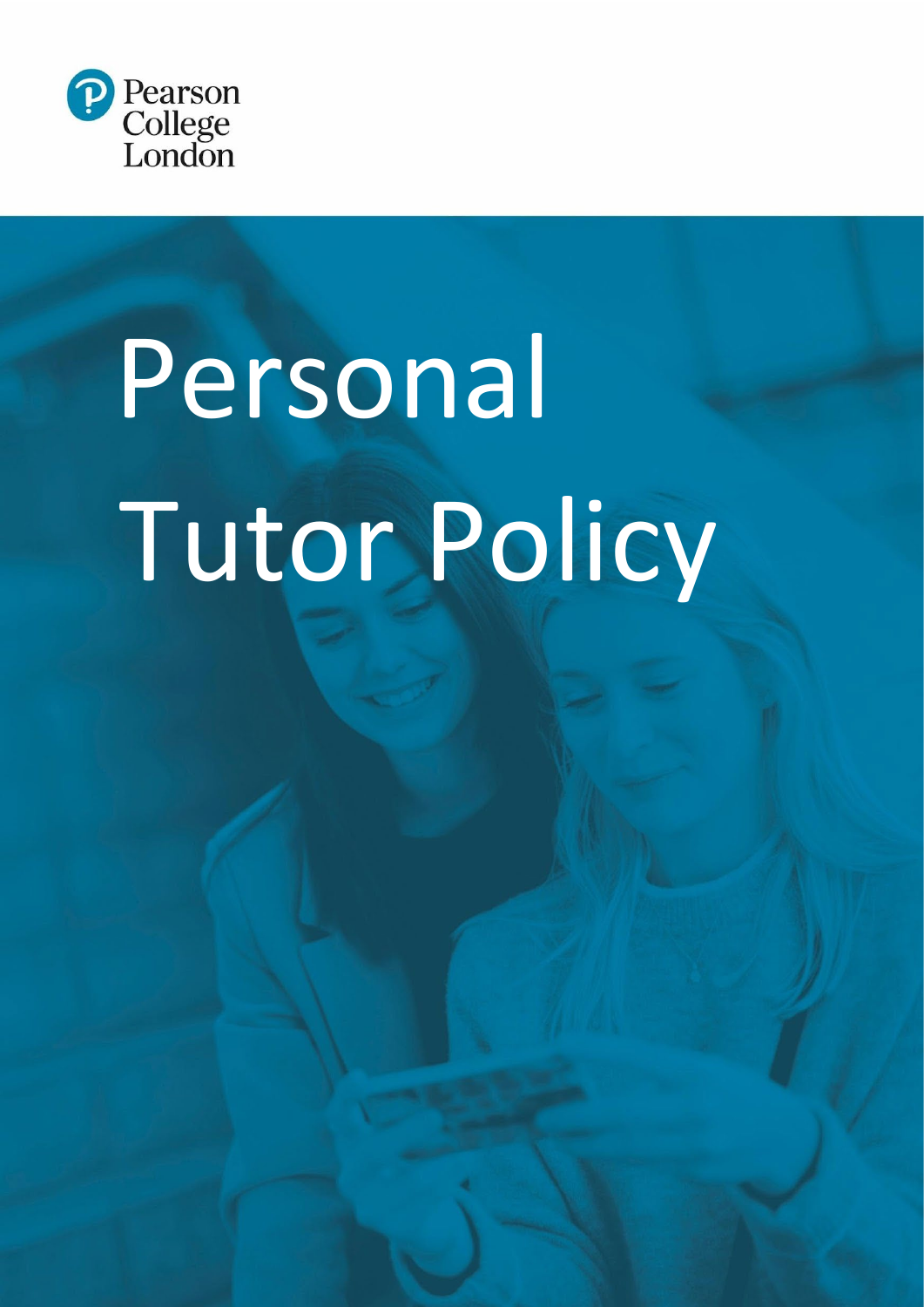#### Table of Contents:

| 1 | Introduction and scope                                | 3 |  |
|---|-------------------------------------------------------|---|--|
| 2 | Allocation of personal tutors                         | 3 |  |
| 3 | Role description and relationship with other services | 3 |  |
| 4 | Meetings with tutees                                  | 4 |  |
| 5 | Record-keeping                                        | 4 |  |
| 6 | <b>Training</b>                                       | 5 |  |
| 7 | References                                            | 5 |  |
|   | 6<br>Appendix: Personal Tutor Role description        |   |  |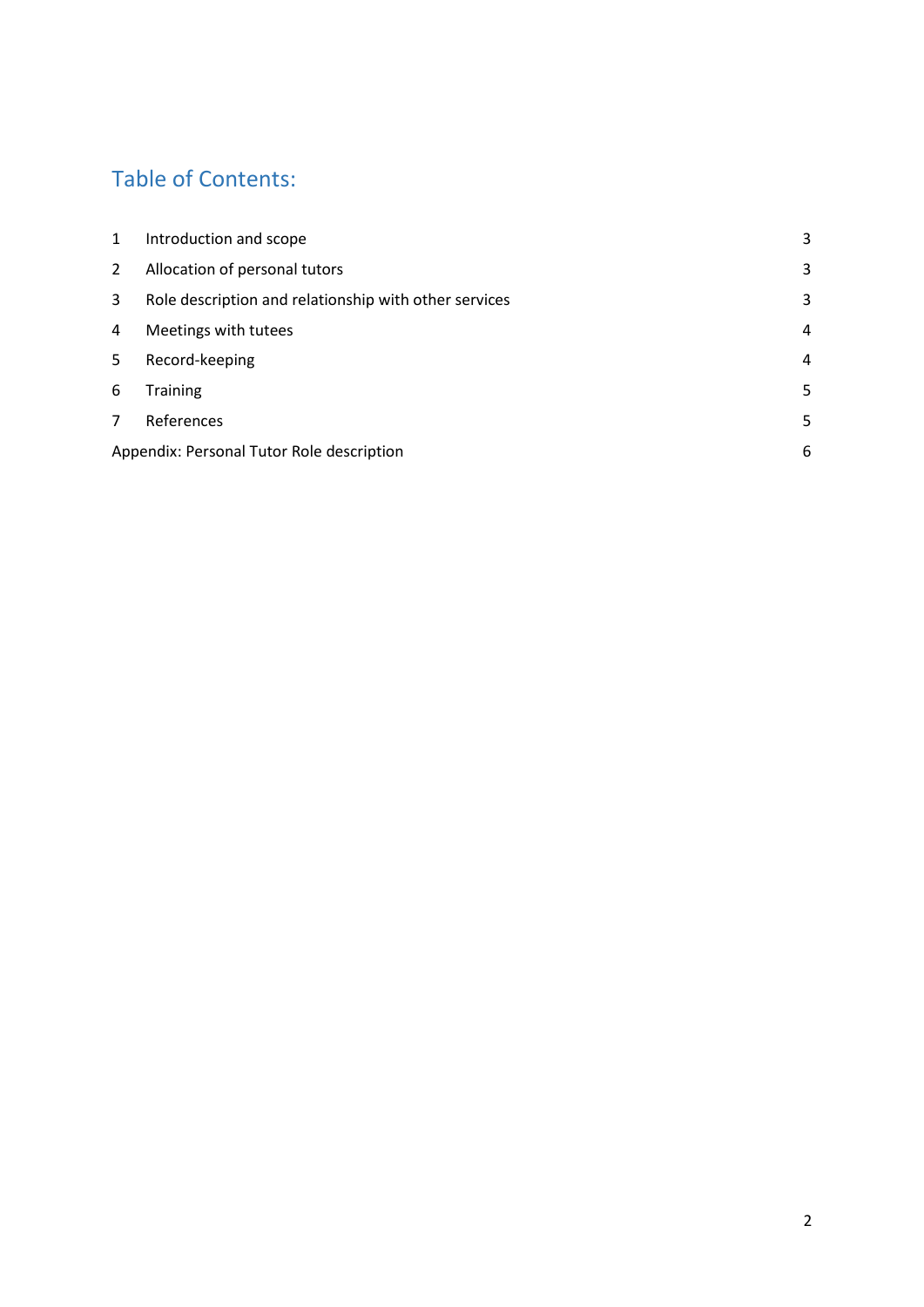## <span id="page-2-0"></span>1 Introduction and scope<br>1 All students on a higher education

- All students on a higher education Programme at Pearson College are allocated a personal tutor who supports them in their academic progress throughout their studies and is a first point of contact for their pastoral support. Students will be assigned a personal tutor, wherever possible, that suits their specialism and level of study.
- 2 The role of personal tutor is central to the retention, progression and achievement of students. This policy sets out the basic expectations of personal tutors and the support provided by the College to enable them to carry out their role effectively. The Schools are able to develop more detailed procedures, which would be consistent with this policy.

### <span id="page-2-1"></span>2 Allocation of personal tutors<br>1 The Deans of the Schools or their deputies

- The Deans of the Schools or their deputies are responsible for allocating personal tutors to students and notifying students and personal tutors of the allocations. All students will be allocated their personal tutors immediately after registration on their Programme of Study.
- 2 the Deans of Schools or their deputies are responsible for providing Student Services with a list of personal tutors and the list of their tutees
- 3 It is expected that personal tutors remain with their personal tutees throughout the duration of their Programme of Study. However, it is acknowledged that changes to personal tutor allocation may need to be made, for example where a student transfers to a different Programme of Study or a personal tutor leaves the College. Equally, allocation may be changed to better suit a student's needs. The Deans of the Schools or their deputies are responsible for any re-allocation of personal tutors which may become necessary.
- 4 If a student asks for a different personal tutor because, for example, they have come into conflict with them, the request will be considered by The Deans of the Schools or their deputies, who will investigate the issues and re-allocate the student to another personal tutor if, at their discretion, they think that is an appropriate course of action. The Head of Student Services may also make other recommendations, if appropriate.

#### <span id="page-2-2"></span>3 Role description and relationship with other services<br>1 The main responsibilities and duties of personal tutors are set out in Appendix 1.

- The main responsibilities and duties of personal tutors are set out in Appendix 1.
- 2 The role of personal tutor is primarily to be an academic adviser and to assist students to meet their academic and career goals while on their chosen Programme. However, it is recognised that students' general well-being has a profound effect on their ability to engage with their studies, optimise the other developmental opportunities available to them at Pearson College, and achieve their potential more broadly. Personal tutors, therefore, work closely with Student Services, the Talent Development team and others to ensure that students have the benefit of the support available to them both within and outside the College.
- 3 Personal tutors recognise that each student has different strengths, weaknesses, goals and starting points and commit to adopting personal, individualised approaches to each of their tutees.
- 4 Personal tutors are careful not to give advice outside their area of expertise. In particular, when students have domestic or personal problems or mental health issues, it is important that personal tutors do not stray into adopting the role of counsellor or therapist, but refer students to appropriate agencies. A list of appropriate services and agencies is maintained by Student Services and published on the OLE.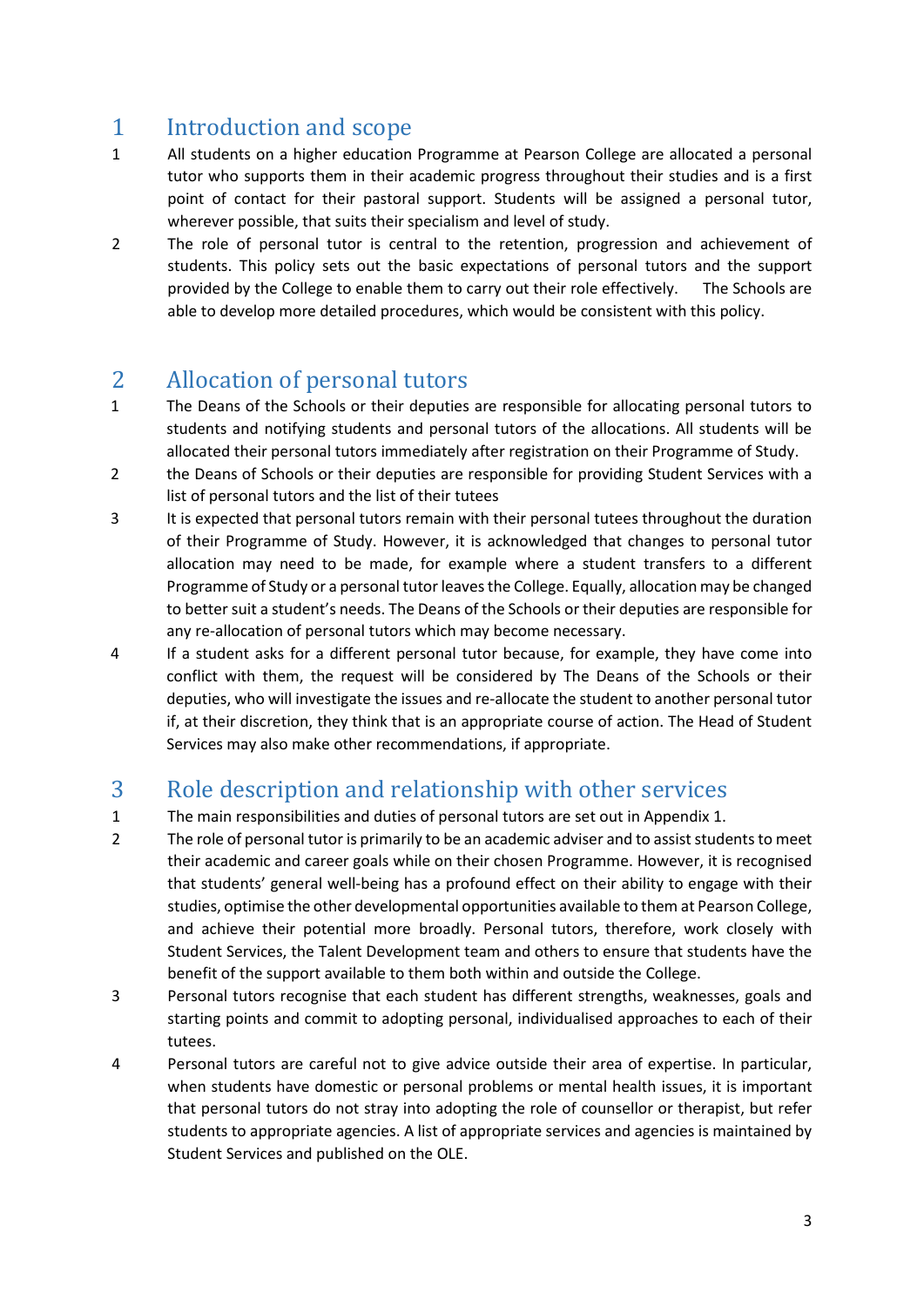- 5 Personal tutors proactively monitor the academic progress of their tutees. They check their module results and progression status , so that they can contact and advise tutees who have not achieved expected results. In particular, any tutee who:
	- a. has failed to attend or submit an assessment;
	- b. has failed a module or component of a module;
	- c. is at risk of not progressing to the next Stage in a timely fashion;
	- d. has choices to make regarding re-attempts or re-attendance.
- 6 Absence from classes or failure to attend appointments with personal tutors or others is an indicator of risk of non-progression. Personal tutors have an important role to play in the Pearson College attendance policy, by following up tutees who have missed classes or appointments. The purpose of follow up is to identify the reasons for absence, encourage students to attend and take steps to remove any obstacles to attendance, including referrals to other services or agencies, if required.
- 7 All students have the opportunity to inform Student Services whether they have Additional Learning Needs (ALNs) and whether they would like this information shared with their Personal Tutors. If students disclose ALNs, PTs may request further support on how to effectively support them. It is not expected that PTs have expertise in ALNs, but they should be aware of the broad areas of needs (communication and interaction, cognition and learning, social/emotional/mental health difficulties, sensory/physical needs) and look to develop sympathetic strategies to assist students with their academic development accordingly. When faced with situations that PTs feel unable to manage, they should always seek support from their Programme Leader, Student Services, or other College department.

### <span id="page-3-0"></span>4 Meetings with tutees<br>1 The minimum College requirem

- 1 The minimum College requirement for meetings between personal tutors and their tutees is as follows:
	- a. A Welcome Meeting within the first three weeks of the tutee's commencement on their Programme of Study which could be an individual meeting or a group meeting.
	- b. An individual Annual Appraisal Meeting, which shall take place in the second term of each Stage of the Programme of Study, shortly after results are published for the modules taken during the first term of that Stage.
- 2 Schools may set their own minimum requirements for more frequent meetings and are encouraged to set more frequent meetings in exceptional external circumstances which affect the whole student body. For example, the global pandemic may have called for PTs to meet more often with their tutees

### <span id="page-3-1"></span>5 Record-keeping<br>1 Personal tutors keep re

- Personal tutors keep records of the meetings with tutees at which significant matters are discussed, using the templates or platforms approved by the relevant School.
- 2 Personal tutors store the records of meetings with tutees securely in accordance with the College's Data Protection Policy and procedures agreed between their School and Student Services.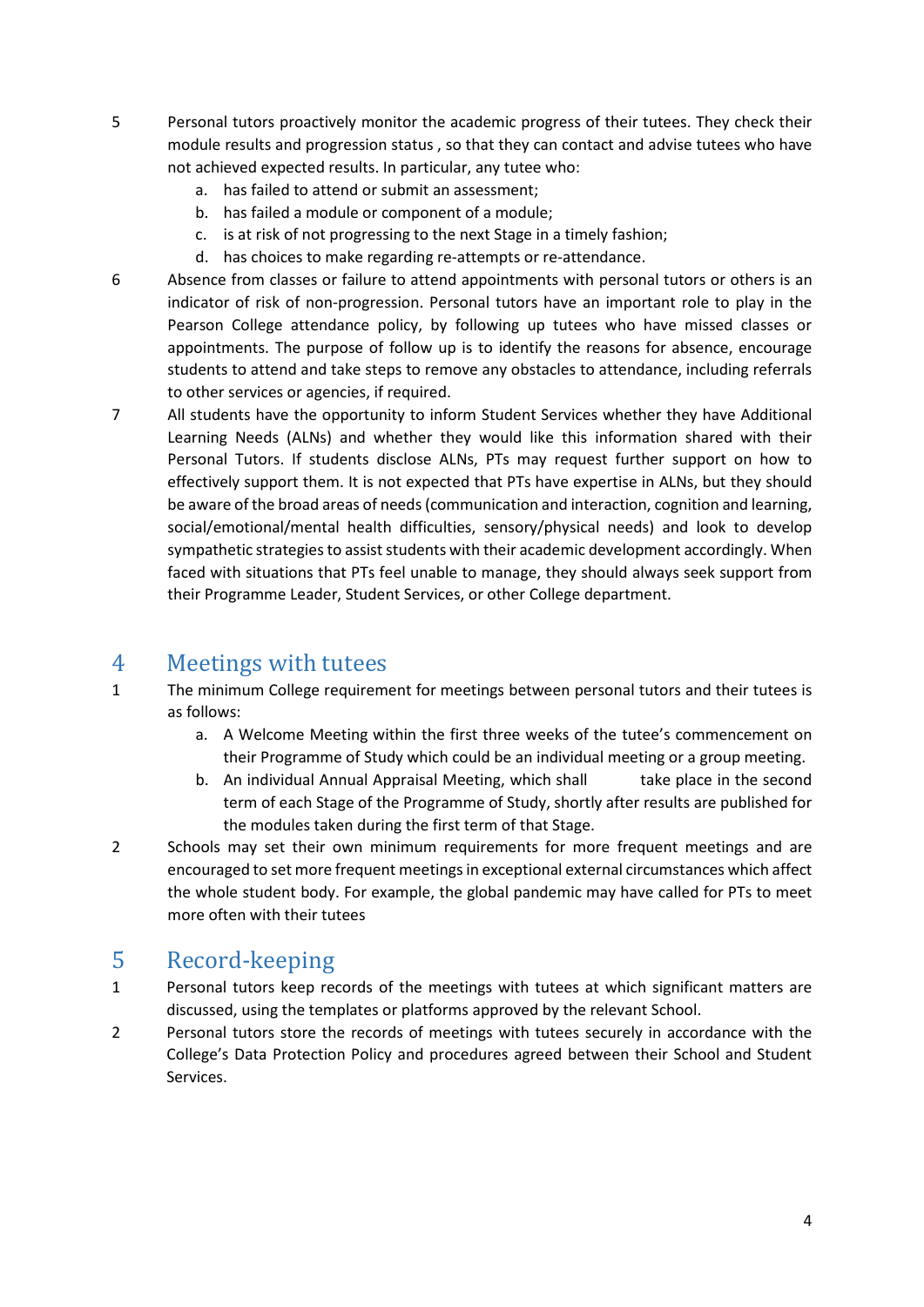### <span id="page-4-0"></span>6 Training

- Personal tutor training will be organised at least once a year, prior to the start of the academic year. All personal tutors must attend annual training.
- 2 The personal tutor training will be organised by the Deputy Vice-Principal (Academic Affairs) in liaison with the Deans of Schools and Head of Student Services.
- 3 Personal tutor training will include:
	- a. Scope and nature of the personal tutor role
	- b. Approaches to the retention and progression of students
	- c. Role of other agencies and services
	- d. Key Pearson College policies (e.g. attendance, additional learning needs, extenuating circumstances)
	- e. Data protection and confidentiality
	- f. Record-keeping
	- g. Dealing with common scenarios
	- h. Writing references
- 4 Personal tutors will be provided with a Personal Tutor guidance pack, which will list and provide links to the key resources for student communications, User Guides for the tutorial booking system, the Tutorial Report form and the Tutor Role description.

#### <span id="page-4-1"></span>7 References<br>1 Personal tutors a

- Personal tutors are responsible for writing academic references for their tutees.
- 2 Before writing an academic reference, personal tutors must ensure that they have their tutee's written permission covering the reference in question. They should ensure that they have up to date information about the tutee, which can be obtained from Student Services and/or by asking the tutee for a copy of their C.V. or their application.
- 3 Academic references should be provided promptly, usually within five working days or any deadline set by the recipient.
- 4 Personal tutors should only provide written references and should not provide oral references or discuss their tutees on the telephone. If, exceptionally, an oral reference is necessary, the personal tutor shall follow up the conversation with an email confirming the content of the reference. Personal tutors do not give "off the record" references in any circumstances.
- 5 References must be factually accurate, fair and not misleading in the overall impression they give to the recipient. Any comments must be based on evidence and opinion should be clearly distinguished from fact.
- 6 Personal tutors must bear in mind that writers of references owe a duty of care both to the recipient and the subject of the reference. Care must be taken in relation to difficult cases, such as where the student has been found guilty of a malpractice offence, has a poor attendance record or has been involved in a disciplinary matter. As a general rule, there is no obligation on personal tutors to mention such matters unless they are directly relevant to the duty of care owed to the recipient of the reference. This could arise where the reference is required for a job involving a high degree of trust and integrity.
- 7 Personal tutors should seek the advice of the College Data Protection Officer in difficult cases, or if they are specifically asked questions about malpractice or disciplinary matters.
- 8 Under Data Protection law, tutees are entitled to ask for a copy of any references written about them. Personal tutors must therefore ensure that copies of all references are forwarded to Student Services to be kept on the student's file. Any requests from students to see copies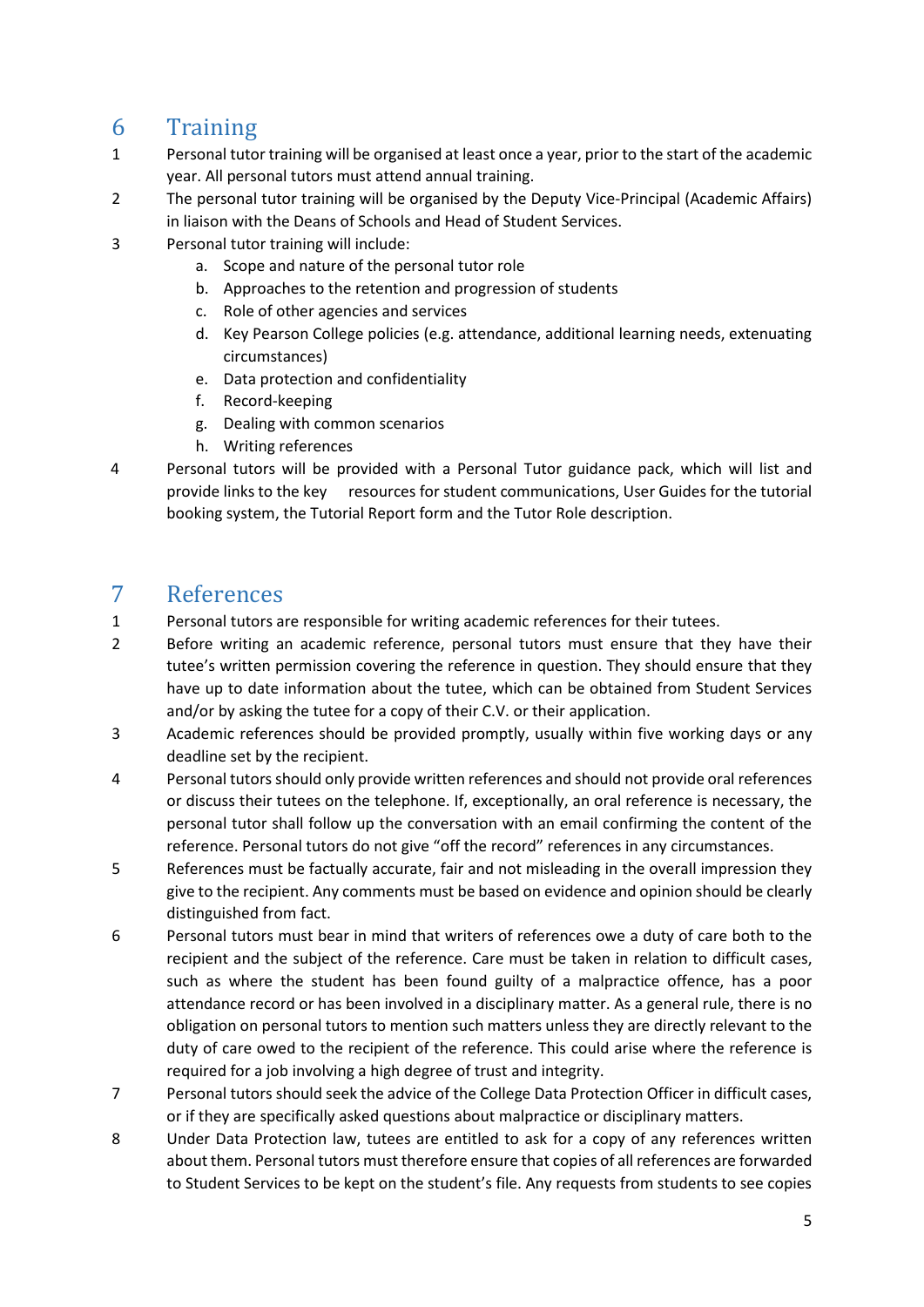of personal information kept by the College (including references) should be forwarded to the Data Protection Officer.

#### <span id="page-5-0"></span>Appendix: Personal Tutor Role description

Through the provision of academic, personal and professional support, Personal Tutors play a pivotal role in the retention, progression and achievement of PCL students. Personal tutor responsibilities sit alongside other responsibilities, for example, teaching.

The key responsibilities of the Personal Tutor are:

- Delivering high-quality personal tutoring across the Business School in accordance with Pearson College's Personal Tutor Policy.
- Acting as a primary point of contact for all allocated personal tutees, specifically, though not restricted to, personal and academic matters relating to their studies and professional development. This will involve:
- Meeting every term with their tutees to review their academic performance, supporting them with their assessments (especially in cases of underperformance), and providing them with mentoring on their professional aspirations (including providing feedback on their CVs, giving advice on finding job opportunities and networking)
- Keeping a record of their meetings as per the Programme Leader/Deputy Dean's instructions
- Pro-actively raising any issues/recurring patterns early in the term or as appropriate with the Programme Leader/Deputy Dean/Student Services.
- Answering ad hoc questions from their tutees
- Monitoring classroom attendance of tutees and contacting tutees when there are concerns about attendance
- Meticulous handing over of a tutee to a new Personal Tutor when required.